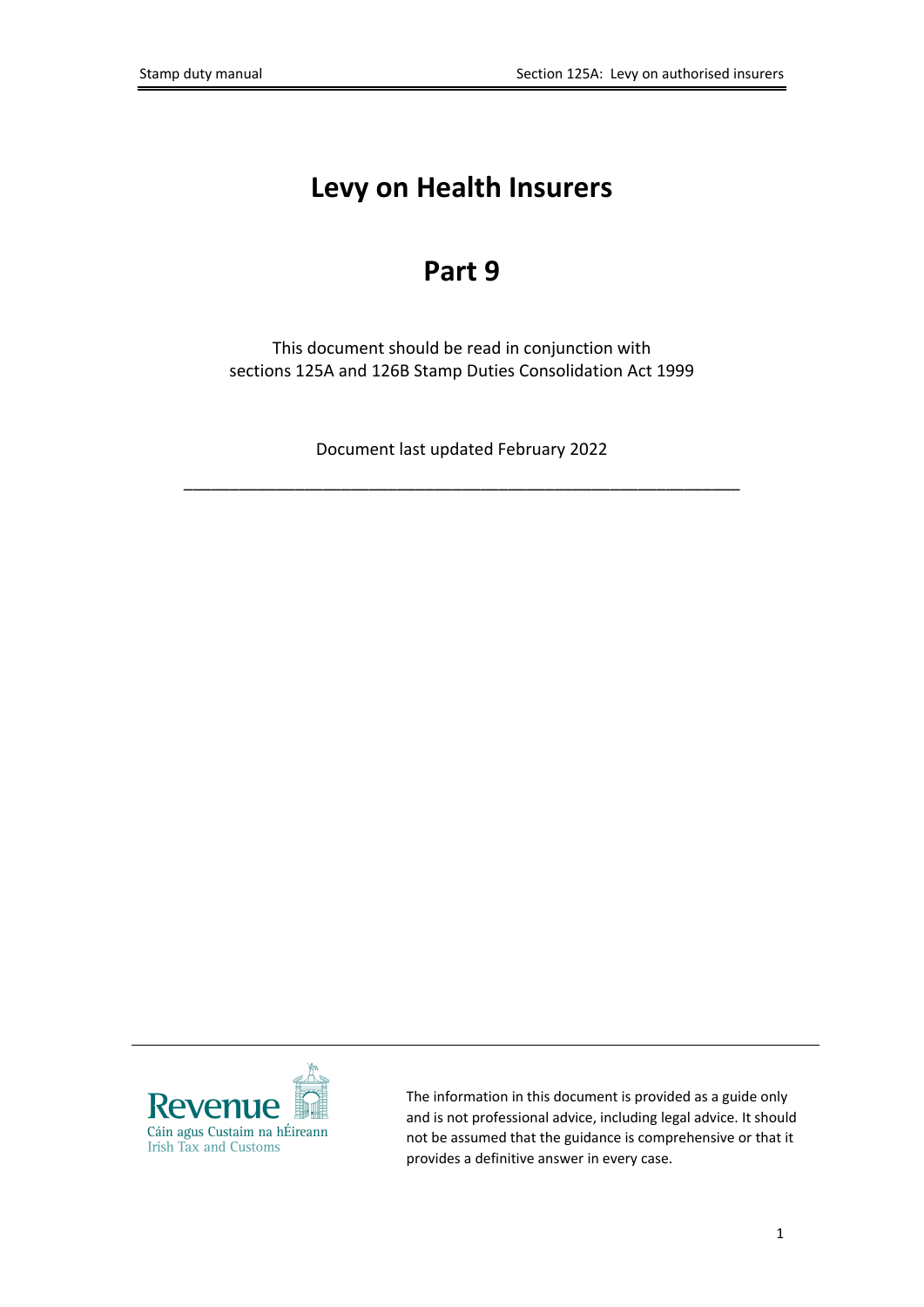## **Table of Contents**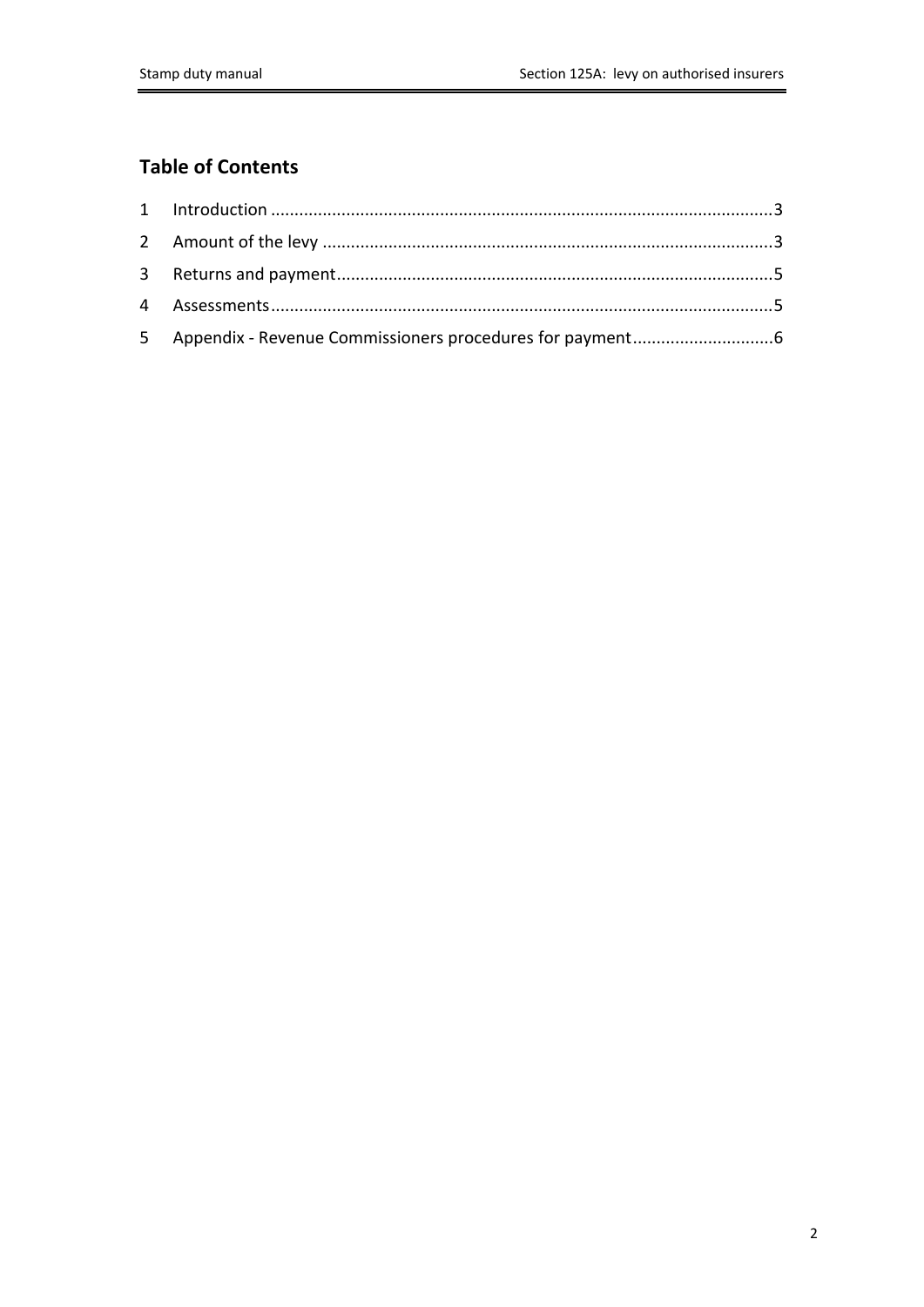# <span id="page-2-0"></span>1 Introduction

Section 125A of the Stamp Duties Consolidation Act 1999 provides for an annual levy on health insurers in respect of health insurance contracts in the context of risk equalisation in the health insurance industry. Risk equalisation is a process that aims to equitably neutralise differences in insurers' costs that arise due to variations in the age profile of the insured. It involves transfer payments between health insurers to spread some of the claims cost of the high-risk older and less healthy members amongst all the private health insurers in the market in proportion to their market share.

Health insurance legislation<sup>1</sup> (outside the scope of this manual) provides that each insured individual, regardless of age, pays the same net health insurance premium for the same product (community rating). Insurers receive risk equalisation credits for insuring members of less healthy groups from the Risk Equalisation Fund. The levy collected by Revenue is paid into this fund.

The Collector-General's Office is the Revenue Division responsible for administration and compliance in relation to this levy. The Appendix to this manual contains guidelines published by this Division to assist insurers in calculating and paying the levy.

## <span id="page-2-1"></span>2 Amount of the levy

The amounts payable are amended annually by a Health Insurance (Amendment) Act. The table below sets out the amounts payable across a range of insured individuals.

| Period                              | Insured person<br>< 18 years with<br>non-advanced<br>cover <sup>2</sup> | Insured person<br>< 18 years with<br>advanced cover | Insured person<br>$\geq$ 18 years with<br>non-advanced<br>cover | Insured person<br>$\geq$ 18 years with<br>advanced cover |
|-------------------------------------|-------------------------------------------------------------------------|-----------------------------------------------------|-----------------------------------------------------------------|----------------------------------------------------------|
| 1 March 2014 to<br>28 February 2015 | €100                                                                    | €135                                                | €290                                                            | €399                                                     |
| 1 March 2015 to<br>29 February 2016 | €80                                                                     | €135                                                | €240                                                            | €399                                                     |
| 1 March 2016 to<br>31 March 2017    | €67                                                                     | €134                                                | €202                                                            | €403                                                     |

#### **Amount of the levy**

<sup>1</sup> Health Insurance (Miscellaneous Provisions) Act 2009 and Health Insurance Amendment Act 2012.

<sup>2</sup> Meanings of 'advanced cover' and 'non-advanced' cover contained in Health Insurance Act 1994 (section 6A).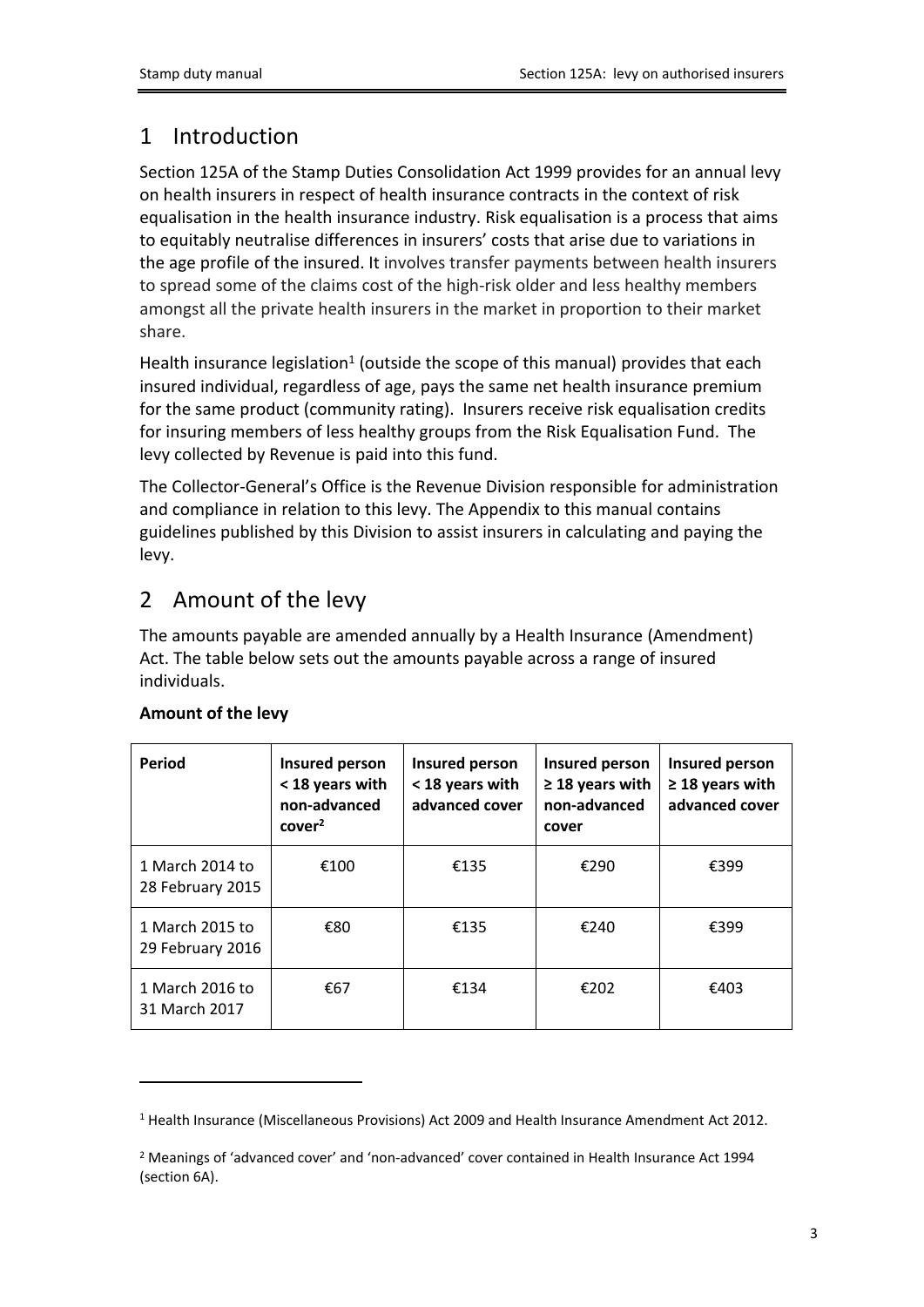| 1 April 2017 to 31<br>March 2018 | €74 | €148 | £222 | €444 |
|----------------------------------|-----|------|------|------|
| 1 April 2018 to 31<br>March 2020 | €59 | €148 | €177 | €444 |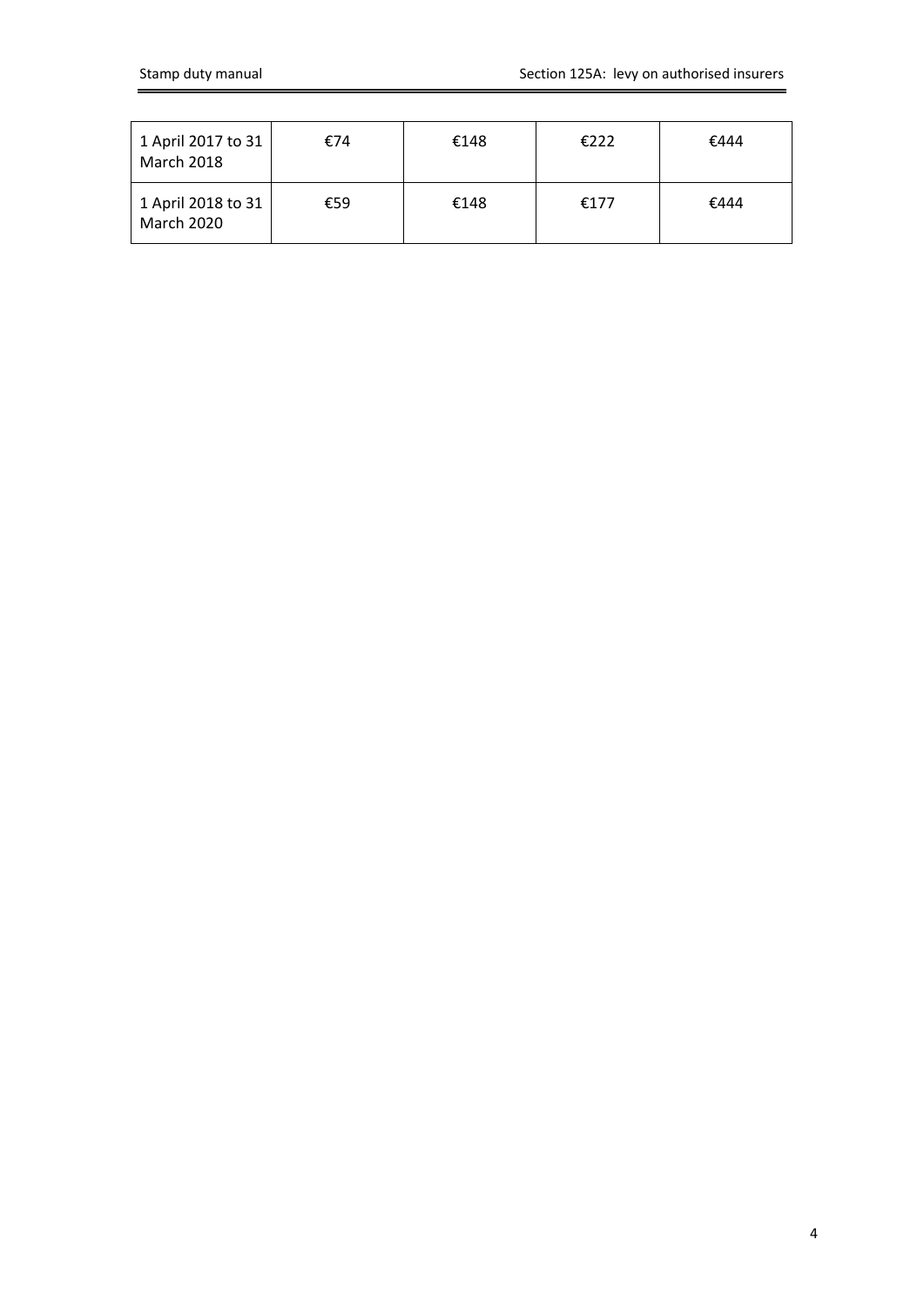| Period                                  | Insured person<br>< 18 years with<br>non-advanced<br>cover <sup>3</sup> | <b>Insured</b><br>person < 18<br>years with<br>advanced<br>cover | Insured person<br>$\geq$ 18 years with<br>non-advanced<br>cover | <b>Insured</b><br>person $\geq 18$<br>years with<br>advanced<br>cover |
|-----------------------------------------|-------------------------------------------------------------------------|------------------------------------------------------------------|-----------------------------------------------------------------|-----------------------------------------------------------------------|
| 1 April 2020 to 31<br><b>March 2022</b> | €52                                                                     | €150                                                             | €157                                                            | €449                                                                  |
| On or after 1<br>April 2022             | £41                                                                     | €135                                                             | £122                                                            | €406                                                                  |

## <span id="page-4-0"></span>3 Returns and payment

The accounting periods for insurance contracts are each period of 3 months commencing on 1 January, 1 April, 1 July and 1 October in any year. The return filing date and payment date for the levy in respect of these accounting periods is the 21st day of the second month following the end of an accounting period, i.e. 21 May, 21 August, 21 November and 21 February, respectively.

The levy is paid by bank transfer to the Collector-General's Office.

### <span id="page-4-1"></span>4 Assessments

Section 126B of the Stamp Duties Consolidation Act 1999 allows Revenue to make assessments on insurers that have failed to file a return or a full and true return.

Assessments can be appealed to the Tax Appeals Commission if a return has been filed and the amount in the assessment has been paid.

<sup>&</sup>lt;sup>3</sup> Meanings of 'advanced cover' and 'non-advanced' cover contained in Health Insurance Act 1994 (section 6A).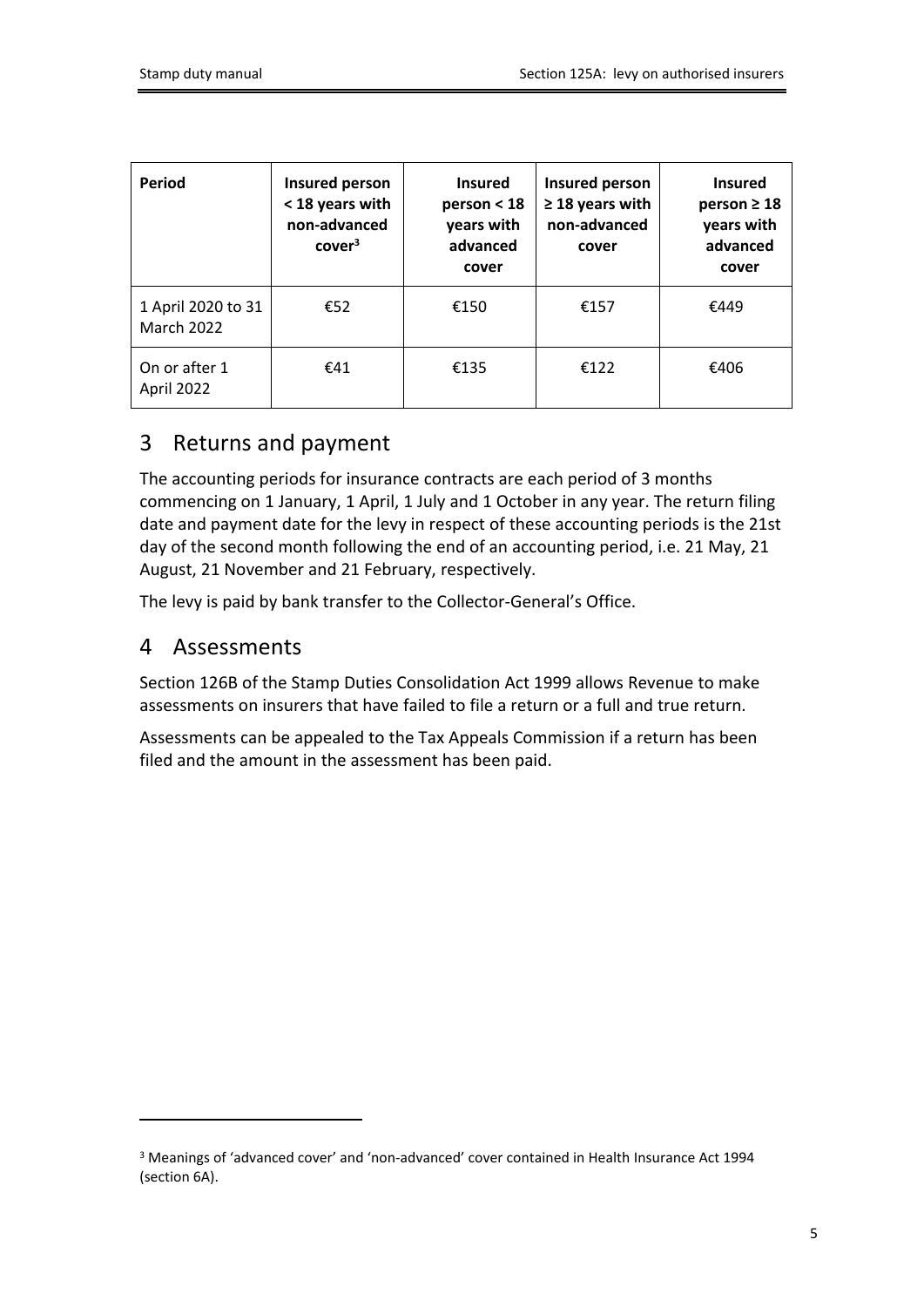# <span id="page-5-0"></span>5 Appendix - Revenue Commissioners procedures for payment

### **Revenue Commissioners Procedures in relation to open membership insurers paying stamp duty – May 2013**

#### **Health Insurance Levy**

### **Section 125A Stamp Duties Consolidation Act 1999 (as amended by Finance Act 2013)**

#### **Guidelines for Insurers in relation to particular situations**

#### **Purpose:**

The purpose of this document is to set out the guidelines for insurers to use in calculating the relevant stamp duty to pay to the Collector General.

#### **Principle:**

The principle underpinning the guidelines is that one levy is paid in any 12-month period for each insured person regardless of the number of health insurance contracts that person has entered into in the 12-month period. Thus, in making a levy return to the Collector General, insurers may exclude from that return any person for which a levy has already been paid in the 12-month period in question.

A 12-month period is not necessarily a calendar year. A particular 12-month period commences when an insured person enters into or renews an insurance contract. So, for example, where a contract commences or is renewed on 1 January the 12 month period is the calendar year. However, where a contract commences or is renewed on (say) 1 July, the 12-month period is 1 July to the following 30 June.

| <b>Example</b><br><b>Number</b> | <b>Situation</b>                                                                                                                                                                                                                                                                                                                                                                                                                                                                                 | <b>Revenue Treatment</b>                                                                                                                                                                                                                                                                                                                                                                                                                                                                                                                                                                                                                 |
|---------------------------------|--------------------------------------------------------------------------------------------------------------------------------------------------------------------------------------------------------------------------------------------------------------------------------------------------------------------------------------------------------------------------------------------------------------------------------------------------------------------------------------------------|------------------------------------------------------------------------------------------------------------------------------------------------------------------------------------------------------------------------------------------------------------------------------------------------------------------------------------------------------------------------------------------------------------------------------------------------------------------------------------------------------------------------------------------------------------------------------------------------------------------------------------------|
| 1.                              | An insured person renews or enters into<br>an annual contract, then cancels it and<br>enters into another contract with the<br>same insurer in the same 12-month<br>period- Is the levy payable for the<br>second contract?<br>For example, an insured person renews<br>or takes out a policy for a period of 12<br>months on 1 January 2013. During the<br>course of the contract he or she cancels<br>the contract and then enters into<br>another replacement contract. (e.g. 1<br>July 2013) | The second contract entered into by<br>the individual during the same 12-<br>month period is considered a<br>renegotiation of the terms of the<br>first contract.<br>Similarly, where a contract is<br>entered into by an individual and a<br>midterm adjustment occurs to that<br>contract then the adjustment is also<br>considered a renegotiation of the<br>terms of the first contract.<br>The levy is payable in the accounting<br>period that the individual enters into<br>the first contract. A second levy is<br>not payable for the same individual<br>for subsequent contracts entered<br>into in the same 12- month period. |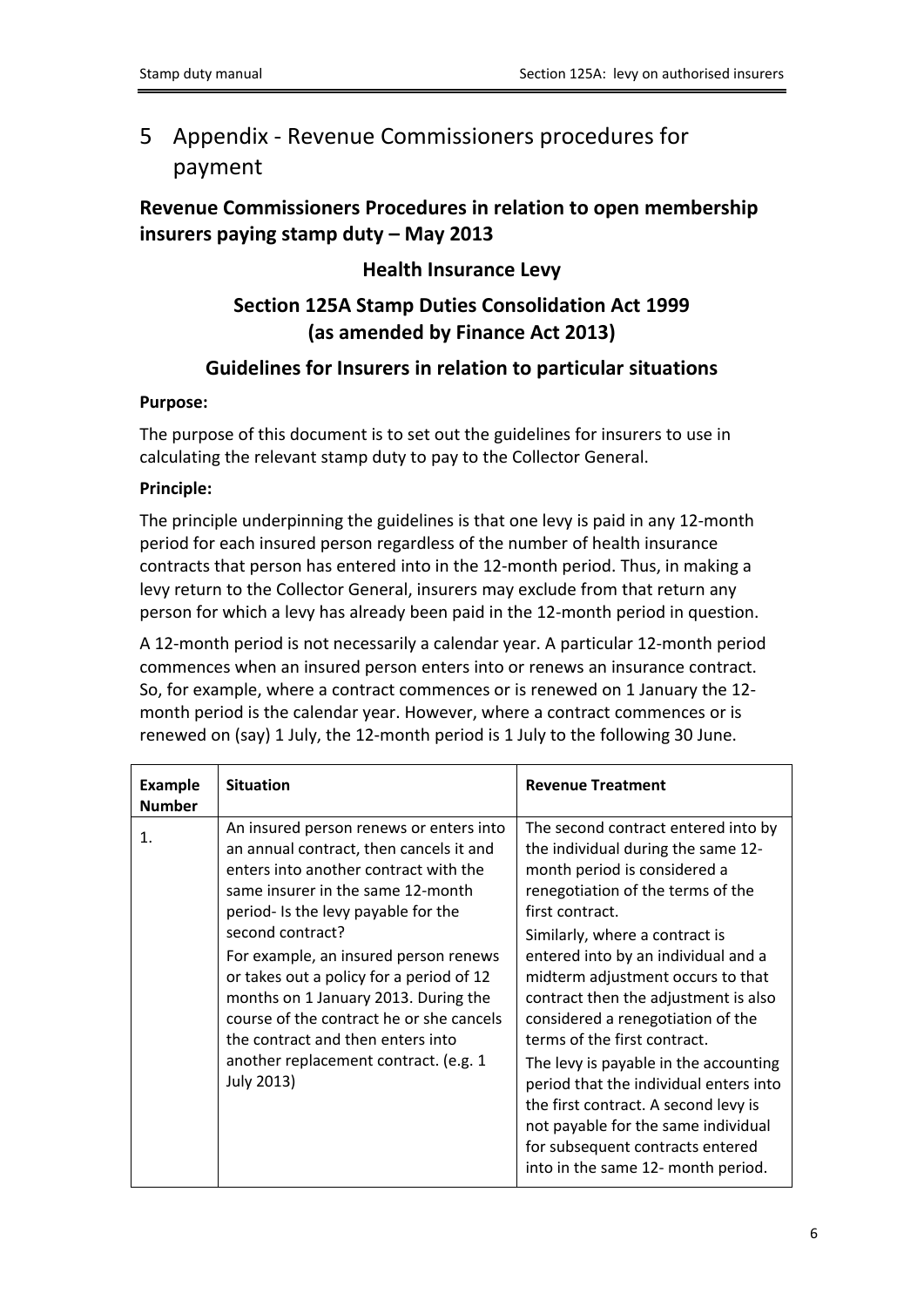| 2. | Are there a maximum number of<br>contracts a member can enter during a<br>12-month period for the levy? For<br>example, person joins the first insurer<br>on 1 January 2013, leaves and joins a<br>second insurer on 1 March 2013, leaves<br>the second insurer and re-joins the first<br>insurer on 30 March 2013 on a new<br>policy?<br>How many times is the levy payable?                                                                                                                                                                                                                                             | One levy is paid per person in a 12-<br>month period.<br>It is up to any subsequent insurer to<br>ensure that satisfactory evidence is<br>obtained from the insured person to<br>show that the levy was paid by the<br>first insurer in respect of the 12-<br>month period in question.                                            |
|----|---------------------------------------------------------------------------------------------------------------------------------------------------------------------------------------------------------------------------------------------------------------------------------------------------------------------------------------------------------------------------------------------------------------------------------------------------------------------------------------------------------------------------------------------------------------------------------------------------------------------------|------------------------------------------------------------------------------------------------------------------------------------------------------------------------------------------------------------------------------------------------------------------------------------------------------------------------------------|
| 3. | What date is used to determine the age<br>of the individual, to assess whether an<br>adult or child levy rate is payable?                                                                                                                                                                                                                                                                                                                                                                                                                                                                                                 | The age is determined on the 1st day<br>of the accounting period.                                                                                                                                                                                                                                                                  |
| 4. | If the contract is endorsed midterm to<br>change from advanced cover to non-<br>advanced cover or from non-advanced<br>cover to advanced cover, is a portion of<br>levy repayable to the insurer or is an<br>additional levy payable?<br>Example 1: If a member enters into a<br>contract for an advanced cover on 1<br>January and then switches to a non-<br>advanced cover on 1 May, can a portion<br>of the levy be reclaimed?<br>Example 2: If a member enters into a<br>contract for nonadvanced cover on 1<br>January and then switches to advanced<br>cover on 1 May, does an additional levy<br>need to be paid? | No, in both examples.<br>The status of the contract as<br>"advanced cover" or "non-<br>advanced" cover on the first day of<br>the accounting period determines<br>the rate of levy payable.                                                                                                                                        |
| 5. | Where a member dies during the term<br>of the contract is the levy payable for<br>that member?                                                                                                                                                                                                                                                                                                                                                                                                                                                                                                                            | Yes                                                                                                                                                                                                                                                                                                                                |
| 6. | Does the adult levy apply to those 18<br>years and over, in full time education<br>who are charged a lower student<br>premium?                                                                                                                                                                                                                                                                                                                                                                                                                                                                                            | Yes                                                                                                                                                                                                                                                                                                                                |
| 7. | Is the levy payable if a premium is due<br>but has not been paid by the insured<br>person? E.g. if the contract is rendered<br>void.                                                                                                                                                                                                                                                                                                                                                                                                                                                                                      | The levy need not be paid in<br>circumstances where a contract of<br>insurance is rendered void where no<br>premium has been paid, where no<br>TRS or risk equalisation credit is paid<br>to the insurer from the Risk<br>Equalisation Fund and where no<br>benefit has been received by the<br>insured person under the contract. |